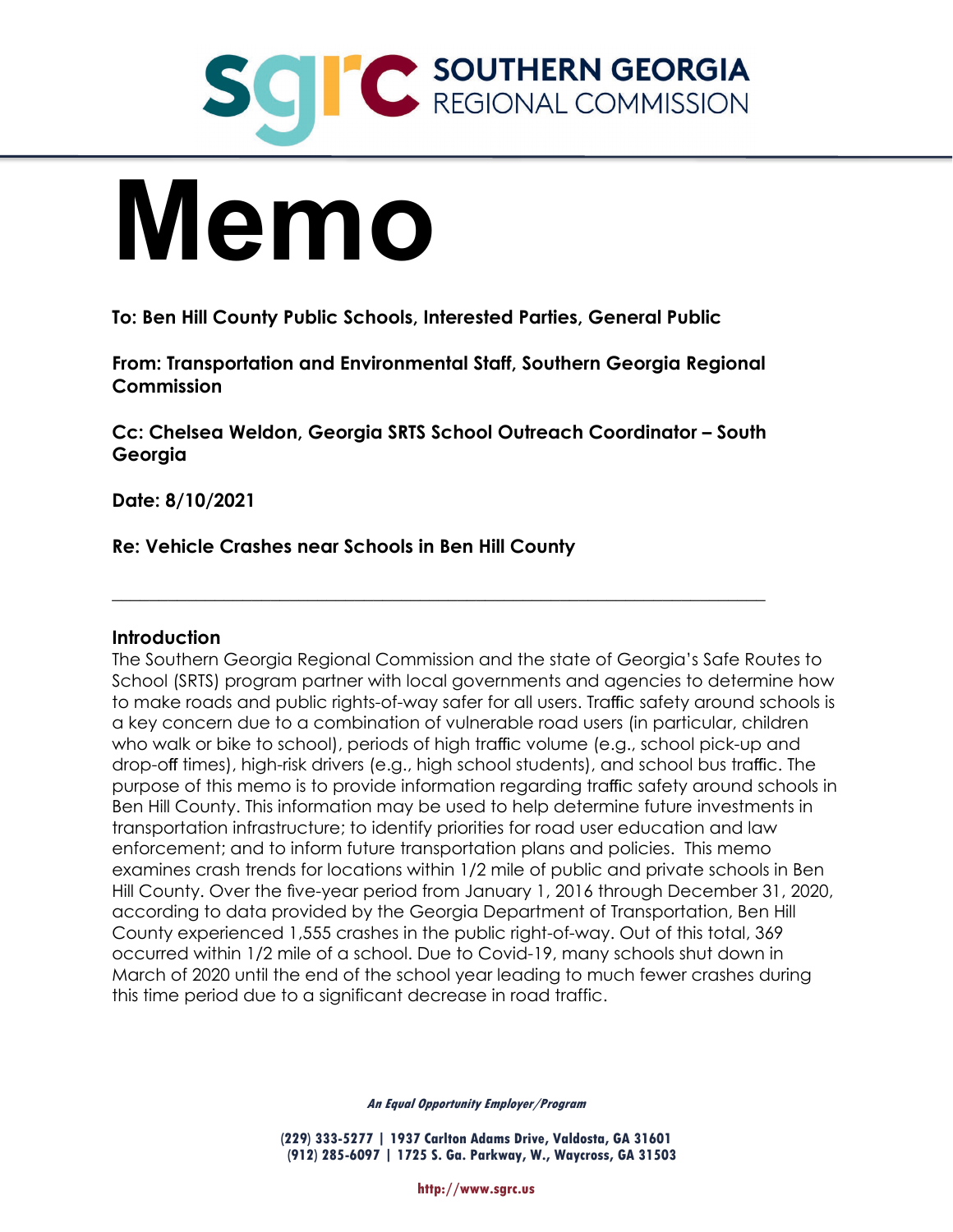## **Ben Hill County Schools**

Ben Hill County schools has a total of 5 schools. These schools range from Pre-K to high school. For Ben Hill Pre-K, Elementary, and Primary, the drop off times are around 7:30 and the pickup times are around 2:30 so we will assume the pickup and release hours are from 7:00 to 8:00 and 2:00 to 3:00 for this study. For Ben Hill Middle and High School, the drop off time is around 8:15 and the pickup times are 3:30 so we will use 7:00 to 8:00 and 3:00 to 4:00 for this study.

The schools that are within the Fitzgerald city limits reported much more crashes due to the high amounts of traffic, while schools in the county have little to none.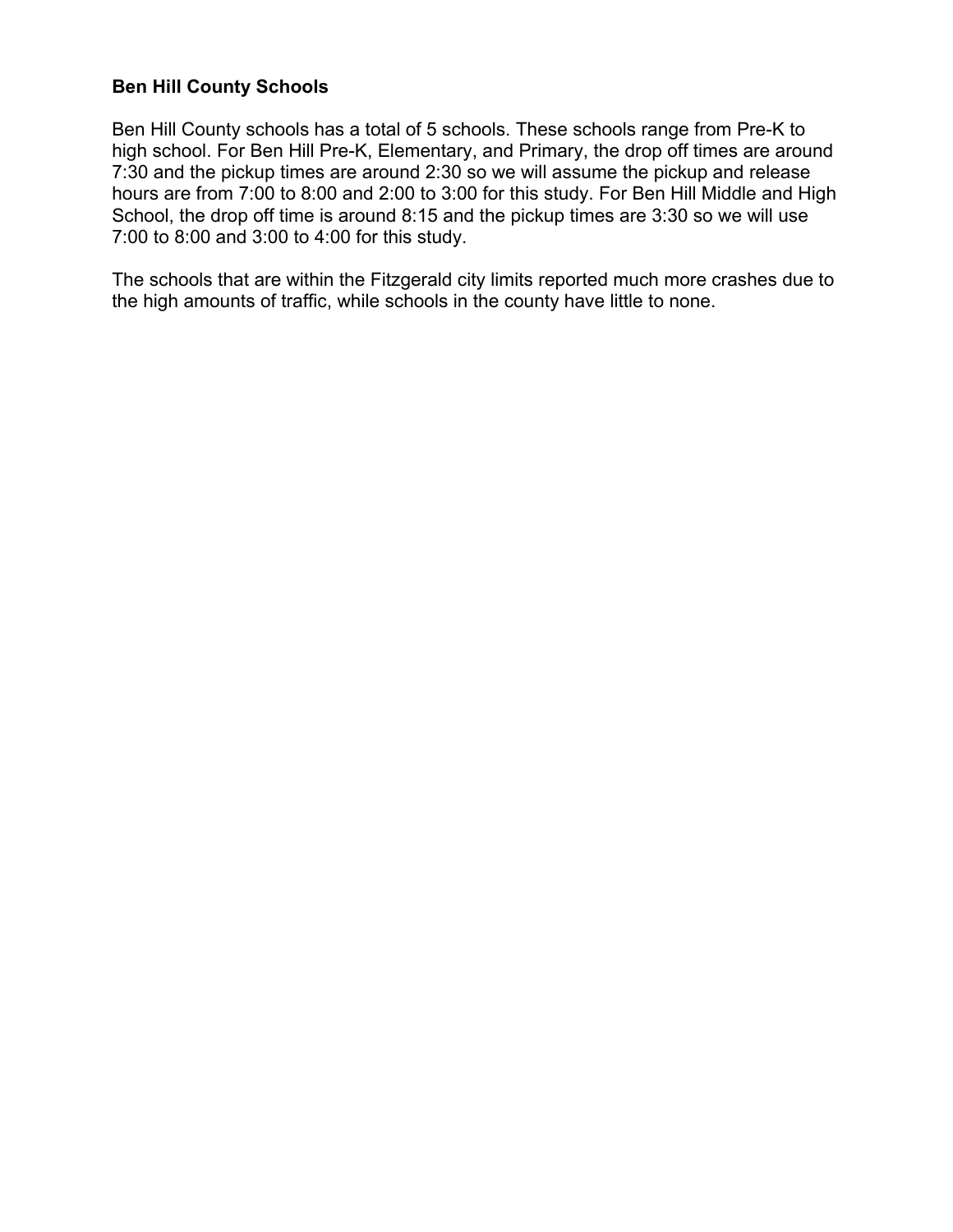### **Ben Hill Pre-K**

Ben Hill Pre-K experienced many crashes due to its adjacency to the center of Fitzgerald. Much of the crashes occurred on the intersections of South Lee Street and East Central Avenue as well as South Grant Street and East Central Avenue. There were a total of 311 crashes and 69 of these resulted in 106 injuries. There were 2 deaths within this radius. Of these 69 crashes, 5 of them were reported in the morning drop off hours of which all reported injuries. There were also 4 injuries reported in the pick-up hours. Of the injuries reported during school hours, 2/3 of them were a result of failure to yield to traffic while the others were a result of hitting a parked car, swerving into other lanes and following too close. There is no evidence showing these crashes are related to the school traffic

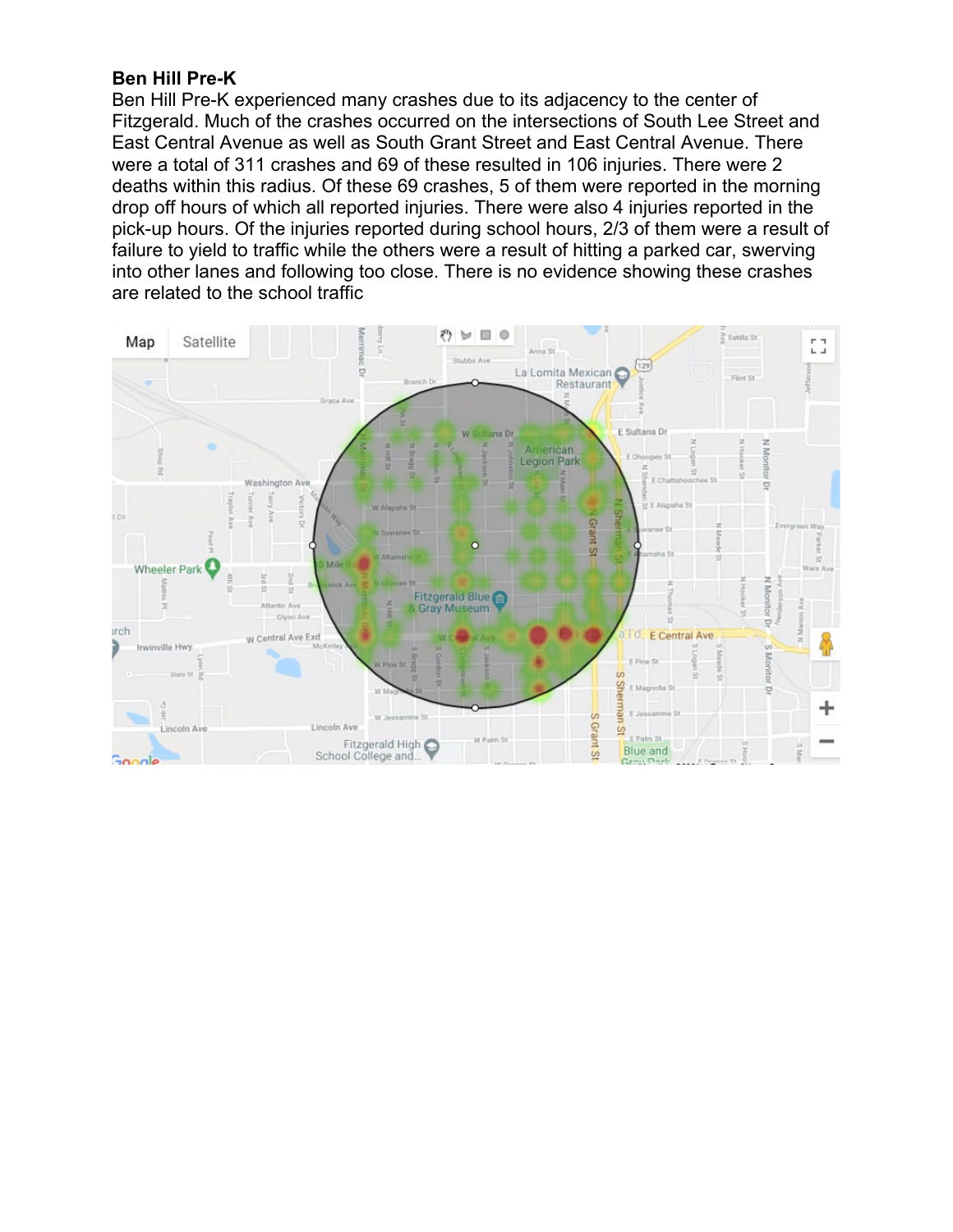## **Ben Hill Primary/Ben Hill Middle**

Ben Hill Primary and Middle school had almost no crashes at all. There was not a particular area where most of them occurred as they were all evenly spread out. There were only 4 crashes in this school zone and zero of which were injuries. Interestingly though, all of these occurred from the hours 7:00 to 8:00 in the morning except for 1 which occurred at 8:02 which is the school drop of hours. These were minor crashes that may directly relate to school traffic. School related signage may be appropriate around this school zone to prevent further crashes during these hours, such as a slow sign of something to warn of a school zone. Ben Hill Middle and Primary were grouped together due to their adjacency.

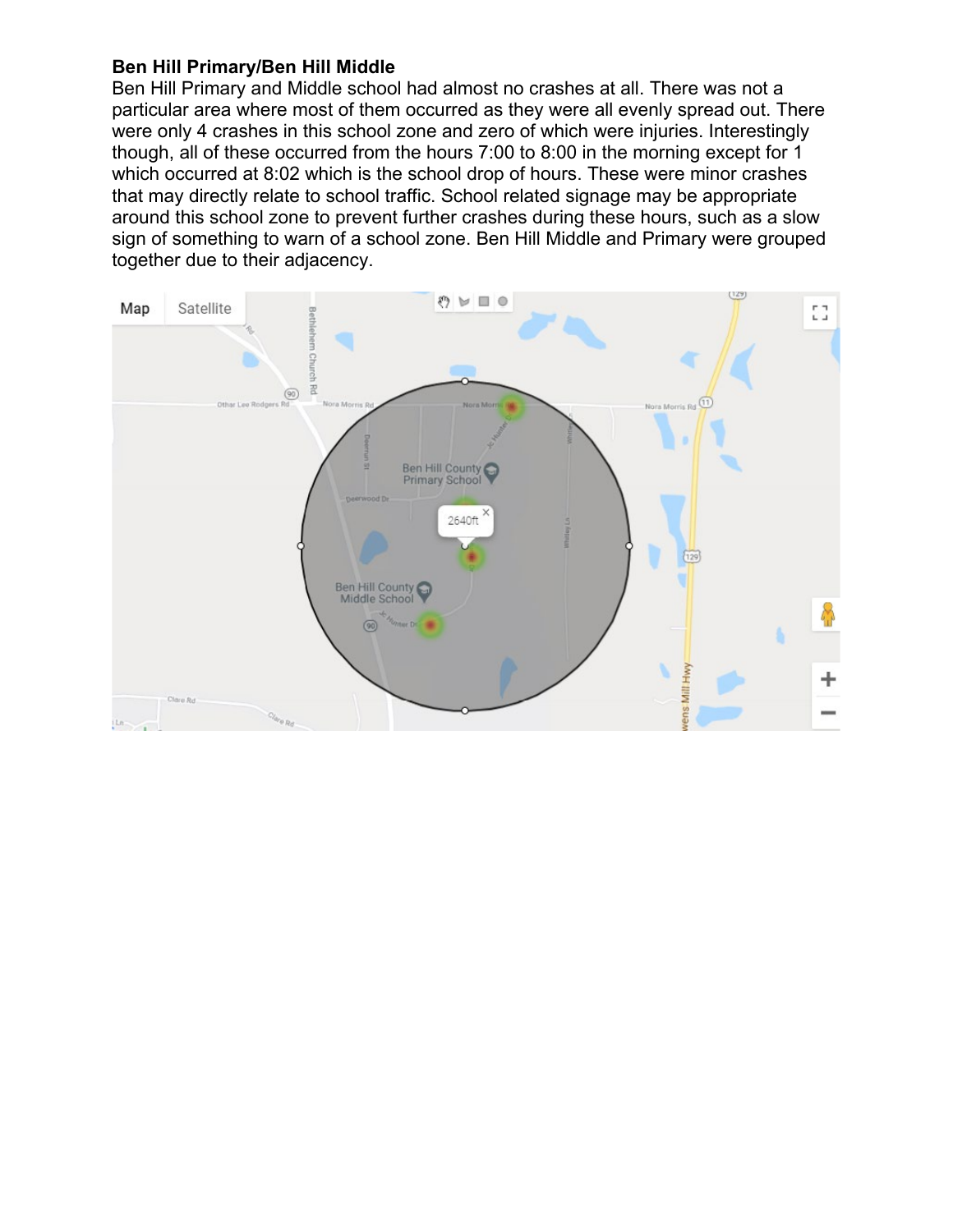## **Ben Hill Elementary**

Ben Hill Elementary had a total of 16 crashes in its school zone. Of these, there were 4 crashes which resulted in a total of 10 injuries. The majority of these crashes occurred at the intersection of Dewey Mcglamry Road and Lower Rebecca Road. Of the 4 crashes with injuries, 2 occurred during school hours and they were both rear ends. The crash reports show no evidence that they are a result of school related traffic.